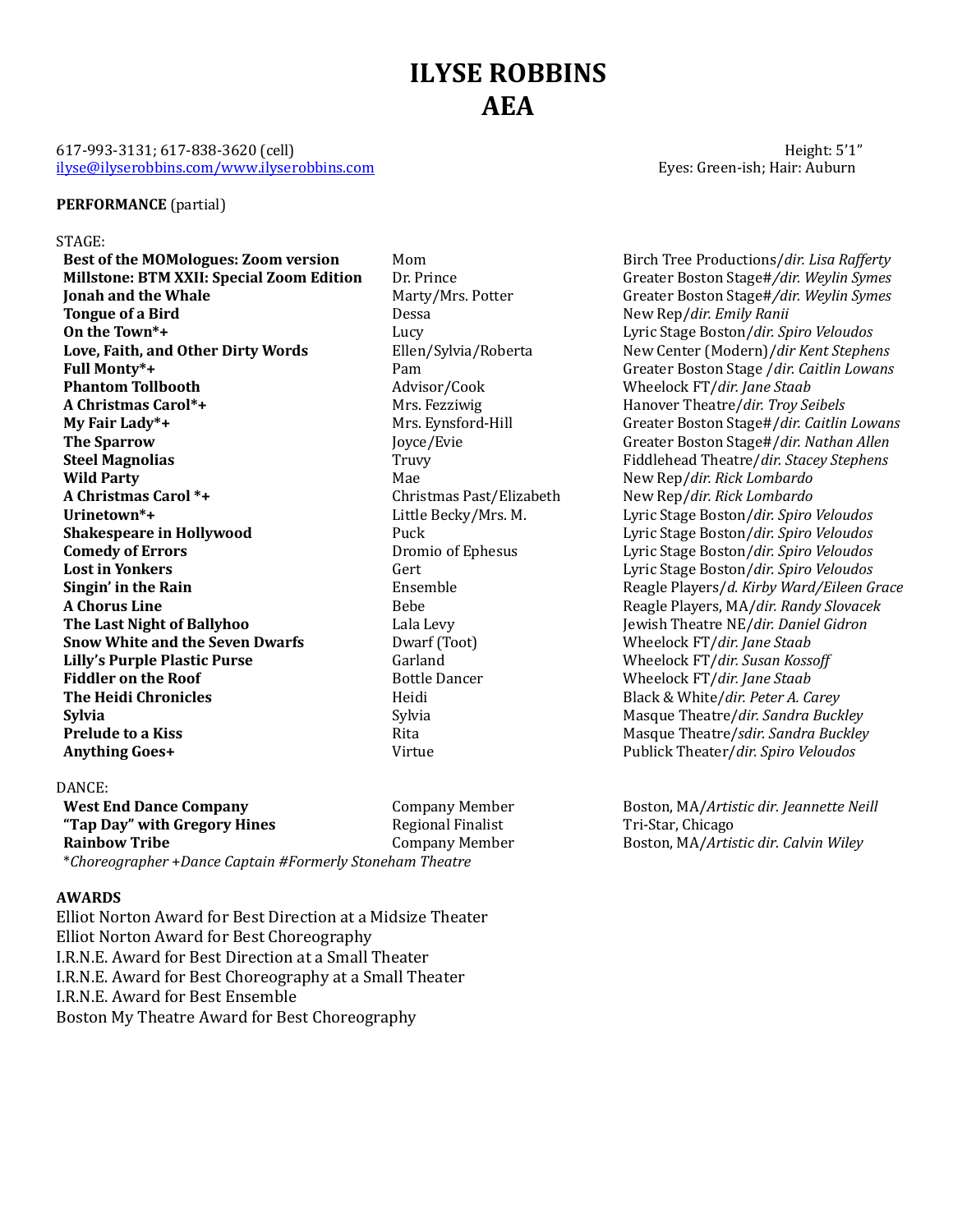## **ILYSE ROBBINS AEA**

### 617-993-3131; 617-838-3620 (cell) **Example 20** 12-993-3131; 617-838-3620 (cell) ilyse@ilyserobbins.com/www.ilyserobbins.com exercises and the exercise of the Eyes: Green-ish; Hair: Auburn **COMMERCIALS/CD ROMS/INDUSTRIALS/VOICE OVER/PRINT (Principal Work)**

**Pearson's Comprehensive Medical** Dr. Reynolds Cabin 3 Media **Webster Bank** Mom Mom Mom Sweet Rickey **Home Base** Therapist Research Physical Therapist Last Minute Productions **Boston Scientific** The Nurse/Doctor/Patient MINDER **NKP Media Nursing Video** Nursing Instructor NKP Media **Blue Hills Bank** Businesswoman Businesswoman BC Media Productions **Carpet One Carpet One Carpet One Mission Wife Carpet One Redtree** Productions **Cambridge University Press** Professor Professor Steadman Productions **Eastern Bank Eastern Bank Picture Park, Inc. Picture Park, Inc. Picture Park, Inc. Merck Nurse** Burclan Prod. **Covidian** Covidian Covidian Covidian Spokeswoman Superintegrad. East Minute Prod. **Snow's** Spokeswoman Comcast Spotlight **Sunco Example 2 Host Host Host Last Minute Prod. Hood Milk** Milk Drinker **Milk Drinker** Airstream Productions **Mugshot** Maximum Moman Woman Mugshot Winning Message Action **Successful Singles** Client Client SS Productions **South Shore Hospital The Contract Last Minute Prod.** And Host Last Minute Prod. **HGTV Front Door Buyer** Buyer **Viewpoint Creative Stand Out** (Industrial) Instructor-Mrs. Smith VPG Integrated Media **Fallon Health** (Commercial) Walker Walker Picture Park **DPH Behavioral Health** (Training) Alysha – Overwhelmed Mom Allston Street Films<br> **Comcast** (Commercial radio spot v.o.) Female Welcome Voice 8 Beacon **Comcast** (Commercial radio spot v.o.) Female Welcome Voice 8 Beacon **Novell** (Commercial and print) **Office** worker **RedTree** Productions **99 Restaurant Training** (CD ROM) Hostess **Production Values** Production Values **Sigrid Olsen Training Video** (CD ROM) Client The Vacobian Group **Harvey Windows and Doors** (Commerical) Home Owner Sutherland Prod. **O-Deck Training** (Training) Anne - CFO Monitor Corp. Valid Mail (Commercial) **We are all Accord Voung Mom** Mom Last Minute Prod. **Harvard U. Public Health PSA** (v.o.) Young Mom Soundscape Soundscape **Westerley Credit Union** (Commercial) Janet (Mom) Last Minute Prod.<br> **Comcast** (Commercial radio spot v.o.) Kim Durkee, Wedding Planner 8 Beacon **Comcast** (Commercial radio spot v.o.) Kim Durkee, Wedding Planner 8 Beacon **CVS** (print) **Pharmacist** Pharmacist Hill Holliday **Comcastic!** (Commercial) Comcast customer Picture Park, Inc. **McGraw Hill Project** (v.o.) The Instructions voice Soundscape Soundscape **Facility Einstein** (Training) **Host** Host **Production** Values **Alperts Furniture** (Commercial) Mom Mom Picture Park, Inc. **Go For It!** (ESL book v.o.) Teacher Soundscape Soundscape **Vermont Lottery** (Commercial) Customer/Winner Bill Tracey Productions **NH Lottery** (Commercial) The Powerball Winner Picture Park, Inc. **Houghton-Mifflin** (Books on tape v.o.) Narrator Soundscape. **MA Office of Tourism** (Commercial) Mom Mom Picture Park, Inc. **Learning Centers** (Promo) Mrs. Taleen (teacher) Communications for Learning **Dunkin' Donuts** (Commercial) Travel Agent Anonymous Prod. **Staples** (Training) **Customer** Customer Pyxis Productions **Lehigh Valley Farms** (Commercial v.o.) Wife Connelly Partners Connelly Partners **E-Glossary** (ESL book v.o.) Teacher Soundscape Soundscape **Baskin-Robbins** (Training) Manager Manager AviMedia Partners **Comcast** (Commercial) **Mom** Mom Picture Park, Inc. **Atty. Jim Sokolove** (Commercial) Mom Mom **Omega** Advertising **E** Word Games (ESL v.o.) Teacher Soundscape Soundscape